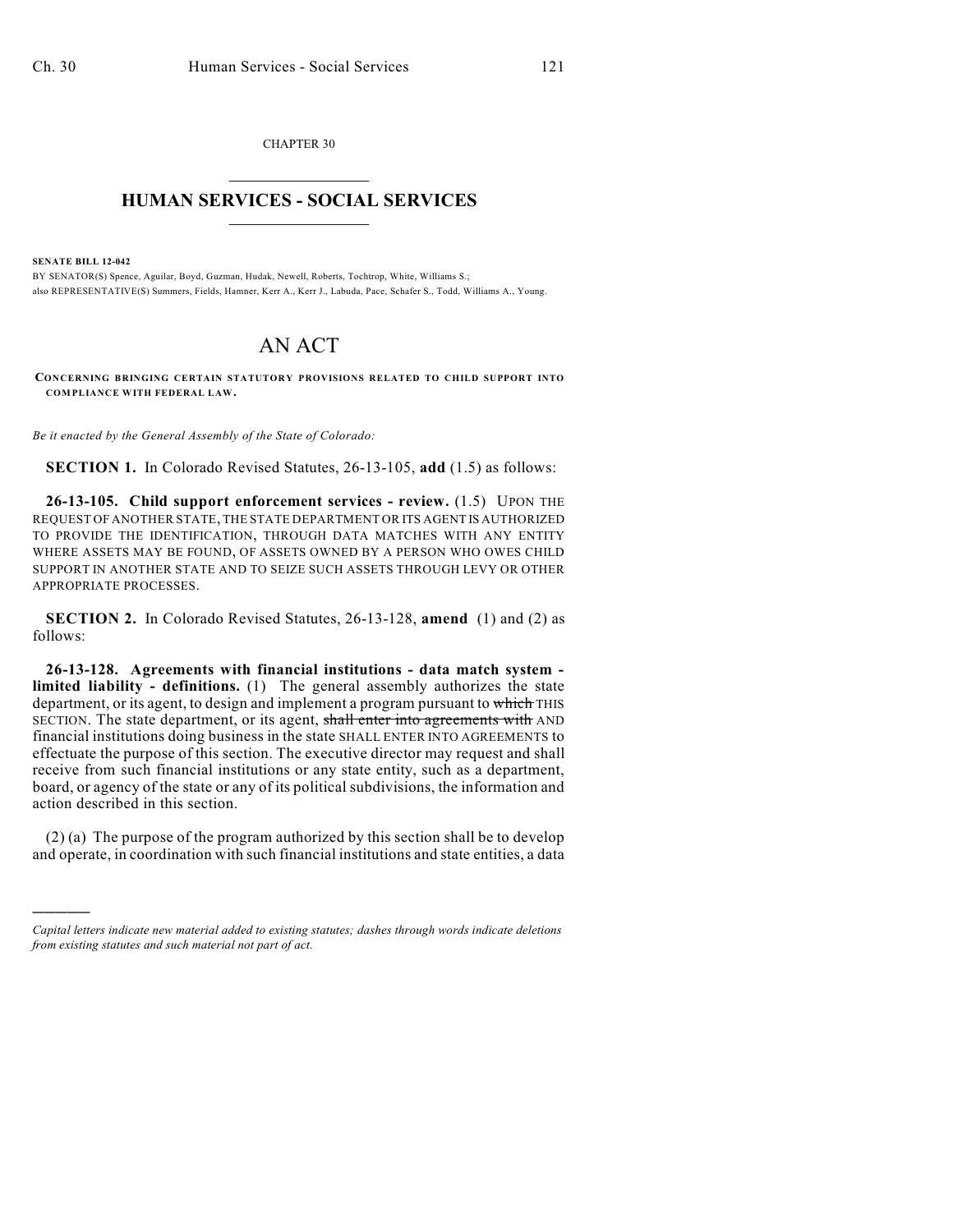match system, using automated data exchanges, to the maximum extent feasible. in which each such financial institution or state entity is required to provide at least semiannually the name, record address, and social security number, or other taxpayer identification number, of any account holder or customer that maintains an account at such institution or entity and who owes past-due child support, as identified by the state by name and social security number or other taxpayer identification number. The state department shall enter into an agreement with each financial institution and state entity, which agreement shall specify a schedule of data matches. The agreement shall provide that the data match be performed by the financial institution within forty-five days after the receipt of the informational electronic or magnetic data. The agreement shall also provide that the data be returned in electronic or magnetic form within three business days after conducting the data match. The financial institution or state entity shall include information concerning all accounts where a data match occurs, including, but not limited to, information regarding joint accounts, partnership accounts, sole proprietorship accounts, custodial accounts, and commercial accounts. The child support enforcement agency shall make a reasonable effort to accommodate those financial institutions upon which the requirements of this section would pose a hardship. The financial institution or entity, in response to a notice of lien or levy from the state department, shall encumber or surrender assets, except for custodial accounts created pursuant to the "Colorado Uniform Transfers to Minors Act", article 50 of title 11, C.R.S., and except for trust accounts of moneys held in trust for a third party, held by such institution or entity on behalf of any obligor parent who is subject to a child support lien, subject to any right of setoff the financial institution may have against such assets. Before the financial institution surrenders any assets of the obligor parent to the state department, the financial institution may apply, at the sole discretion of the financial institution, any assets held by the financial institution on behalf of the obligor parent against the balance of any amounts owed by the obligor parent to the financial institution, regardless of whether the obligor parent is in default under any agreement with the financial institution or whether any payments are currently due to the financial institution. Service of a notice of lien or levy pursuant to this subsection (2) shall be made by United States first class mail and, in addition, may be made by United States registered or certified mail, return receipt requested, the cost for which may be withheld by the financial institution or state entity from the account of the obligor parent.

(b) THE DATA MATCH REQUIRED BY PARAGRAPH (a) OF THIS SUBSECTION (2) SHALL BE CONDUCTED QUARTERLY.

(c) THE STATE DEPARTMENT SHALL PROVIDE TO THE FINANCIAL INSTITUTIONS OR ANY STATE ENTITY THE NAME, RECORD ADDRESS, AND SOCIAL SECURITY NUMBER OF ANY PERSON WHO OWES PAST-DUE CHILD SUPPORT, AS IDENTIFIED BY THE STATE.

(d) THE AGREEMENT REQUIRED PURSUANT TO SUBSECTION (1) OF THIS SECTION SHALL PROVIDE THAT THE DATA MATCH BE PERFORMED BY THE FINANCIAL INSTITUTION OR STATE ENTITY WITHIN FORTY-FIVE DAYS AFTER THE RECEIPT OF THE INFORMATIONAL ELECTRONIC OR MAGNETIC DATA. THE AGREEMENT SHALL ALSO PROVIDE THAT THE DATA BE RETURNED IN ELECTRONIC OR MAGNETIC FORM WITHIN THREE BUSINESS DAYS AFTER THE MATCH IS CONDUCTED. THE FINANCIAL INSTITUTION OR STATE ENTITY SHALL INCLUDE INFORMATION CONCERNING ALL ACCOUNTS WHERE A DATA MATCH OCCURS, INCLUDING BUT NOT LIMITED TO